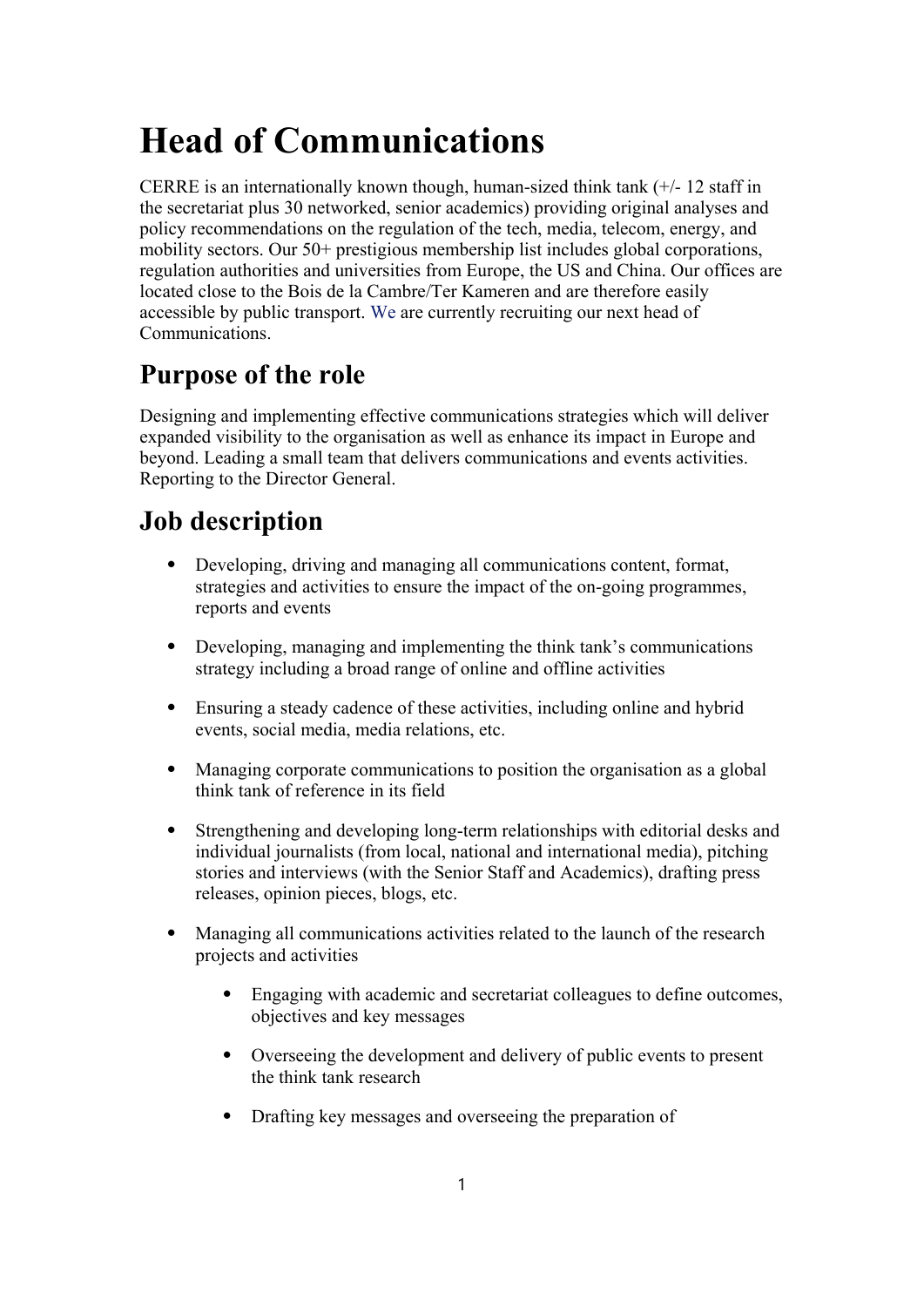communications materials (website text, press releases, infographics, videos, social media content and visuals)

- ⦁ Delivering campaigns through engaging, advising and encouraging colleagues on the best use of communications tools
- Leading a small, dedicated team, overseeing every aspect and checking the quality of content for all communication channels and tools using website, social media, events, and internal communications
- ⦁ Developing creative digital content across a variety of formats on online channels and social media
- ⦁ Managing the production of all communications materials, including reports, issuing papers, op-eds, briefings, blogs, videos, visuals, newsletters, annual reports, etc.
- ⦁ Overseeing the development, promotion and delivery of high-profile events with Commissioners, MEPs, CEOs and C-Suite stakeholders
- ⦁ Managing and further developing the corporate identity, ensuring consistency of branding and messaging across all channels. Setting and monitoring standards and guidelines to ensure consistency and quality of messaging
- ⦁ Checking and reviewing communications processes regularly as the context around the organisation evolves

#### **Profile**

- ⦁ You ideally hold a relevant Bachelor or Master (in Communications, Languages, etc.)
- ⦁ You have at least 5 years' relevant experience in communications, possibly current number 2 in the coms team of a public affairs or communications agency
- ⦁ You have significant media relations experience and contacts with a wide variety of journalists
- ⦁ You have experience in leading and motivating a team to deliver ambitious results
- ⦁ You have an excellent level of English (C2 written and spoken) and, ideally, an operational level of French
- ⦁ You are tech savvy and comfortable with online communication tools
- ⦁ You have the ability to quickly understand complex economic or legal material, identify key messages and translate these into effective